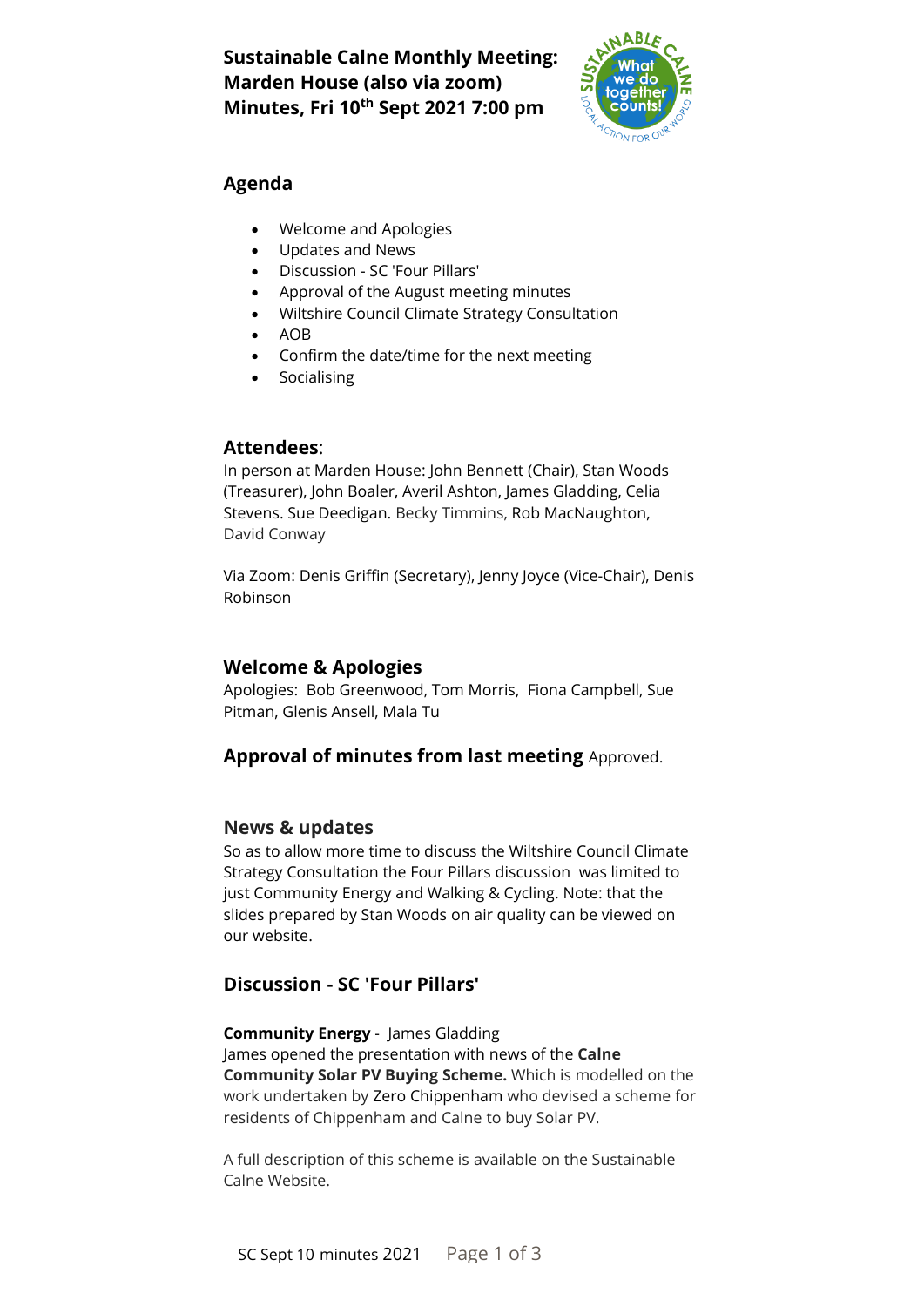# **Sustainable Calne Monthly Meeting: Marden House (also via zoom) Minutes, Fri 10th Sept 2021 7:00 pm**



Their next project was for a solar farm sited close to Calne. An early success was a grant from the Rural Community Energy Fund (£42k) to fund a feasibility study. Contact was then made with the local energy network operator (SSEN) to ensure that the solar farm would be able to feed into the grid. When a suitable site was identified all was looking good. Disappointment followed when SSEN were recontacted as grid access was no longer available.

Despite being thwarted by the grid, they are now working on other options. Notably rooftop solar schemes providing power directly to companies on the Porte Marsh industrial estate. Discussions have been held with two of the largest companies there, Hills and Deceuninck. Eight other smaller companies are also being considered.

# **Walking & Cycling** – Celia Stevens

Celia leads a small working group whose focus is to encourage participation and to increase/improve facilities for walking and cycling in Calne.

The group quickly set targets but were initially frustrated by who makes which decisions in Wiltshire. Over the last 6 months they have developed a network of contacts within local government and have met with Sustrans.

#### **Projects**

- Conducted a survey of users for the Calne to Chippenham pathway.
- Calne to Chippenham pathway encouraged WC to negotiate longer leases and for the route to be redesignated as a commuter route rather than a leisure route.
- Calne to Avebury visual survey conducted by a member submitted to WC and to CATG.
- Footpath audit working with others to put this process on a sustainable footing
- John Bennett has trained as Walk leader and is supporting the Walk for health groups.
- Working with CTC on Beat the Street project.

#### **Future Projects**

- **Pavements**
- Connecting safe cycle routes dependent on Wiltshire and their willingness to really push for action on Climate Change.